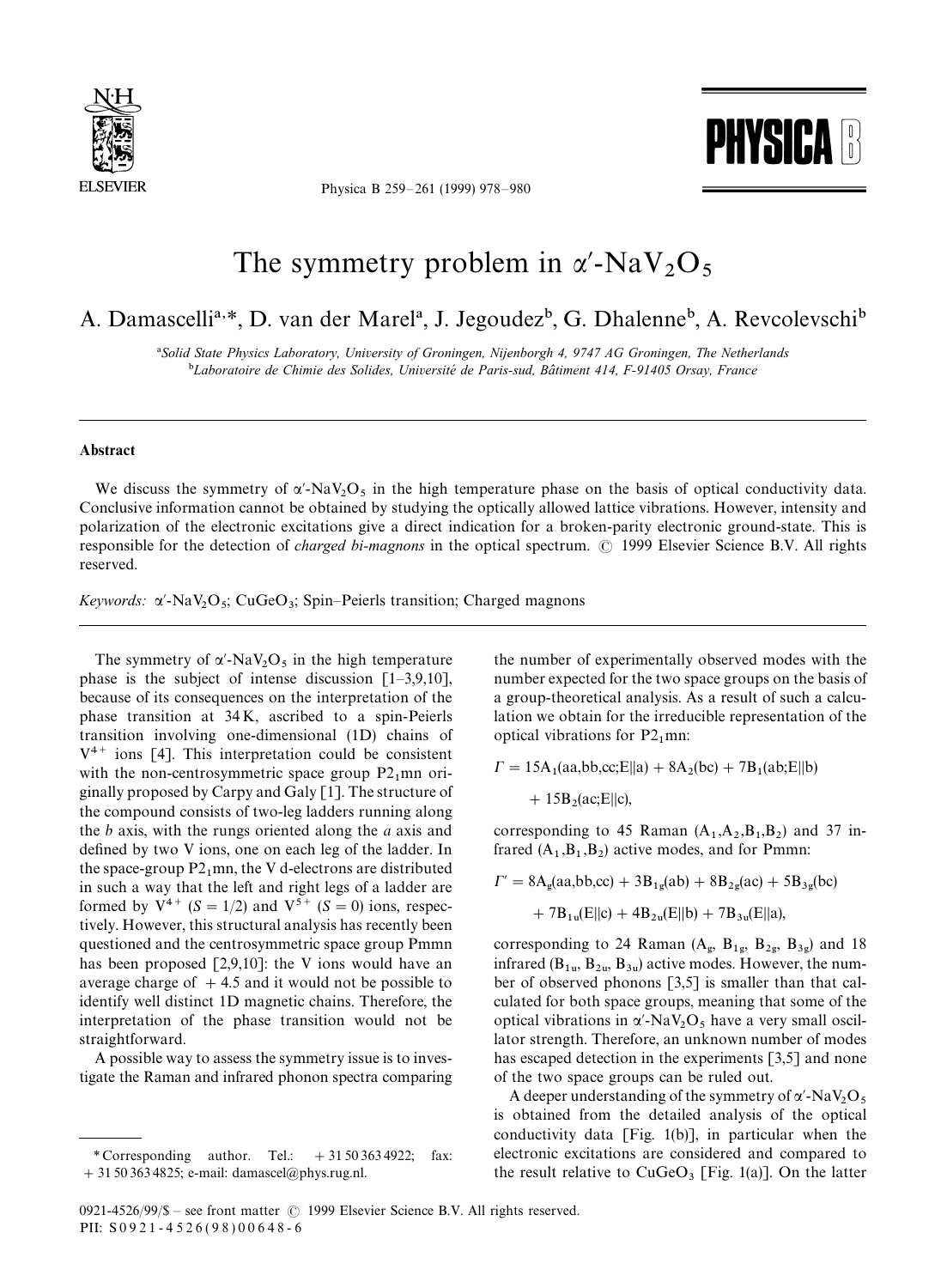

Fig. 1. Panel (a): optical conductivity of  $CuGeO<sub>3</sub>$  at 300 K for  $E\|b$  (normal to the chains) and  $E\|c$  (along the chains). Inset: enlarged view of  $\sigma_1(\omega)$  from 800 to 30000 cm<sup>-1</sup>. Panel (b): optical conductivity of  $\alpha'$ -NaV<sub>2</sub>O<sub>5</sub> at 300 K for *E* || *a* (normal to applical conductivity of  $\alpha'$ -NaV<sub>2</sub>O<sub>5</sub> at 300 K for *E* || *a* (normal to the ladders) and  $E \parallel b$  (along the ladders). Inset: enlarged view of  $\sigma_1(\omega)$  from 40 to 3000 cm<sup>-1</sup>.

compound we observed sharp phonon lines below 1000 cm<sup>-1</sup> [6], multiphonon absorption at  $\sim$ 1500 cm<sup>-1</sup>, very weak [note the low values of  $\sigma_1(\omega)$  in the inset of Fig. 1(a)] phonon-assisted Cu d-d transitions at  $\sim$  14000  $cm^{-1}$  [7], and the onset of the Cu-O charge-transfer (CT) excitations at  $\sim$  26 000 cm<sup>-1</sup>. On  $\alpha'$ -NaV<sub>2</sub>O<sub>5</sub>, besides the phonon lines in the far-infrared region, we detected features that are completely absent in  $CuGeO<sub>3</sub>$ : a strong absorption peak at  $\sim 8000 \text{ cm}^{-1}$  and a low-frequency continuum for  $E||a$  [inset of Fig. 1(b)]. On the basis of intensity considerations, the peak at  $\sim$ 8000 cm<sup>-1</sup> has to be ascribed to an optically allowed excitation and cannot be interpreted as a V d*—*d exciton, a transition that is in principle optically forbidden and only weakly allowed in the presence of a strong crystal field or electron*—*phonon coupling. The continuum along the *a* axis has to be due to double spin-flip excitations as the frequency range coincides with the low-energy scale spin excitations. Another reason for this assignment is the opening of a gap in the optical conductivity of  $17 \pm 3$  meV (i.e., approximately twice the spin gap value [8]), for  $T < 34$  K [3]. Moreover, intensity and polarization  $(E||a)$  of the continuum cannot be understood assuming the complete

equivalence of the V sites required by the space group Pmmn. In this case, in fact, direct and phonon-assisted spin excitations would be optically active along the ladders  $(E||b)$ .

A way to understand qualitatively and quantitatively the electronic excitations in  $\alpha'$ -NaV<sub>2</sub>O<sub>5</sub> is to assume a broken left*—*right symmetry of the ladders, i.e., a difference  $\Delta$  between the on-site energies of the two V sites on the same rung. Each rung can be modeled as a polar diatomic molecule with, e.g., left bonding  $(L_B)$  and right anti-bonding  $(R_{AB})$  lob-sided wave functions. An electron can then be optically excited from the  $L_B$  to the  $R_{AB}$  orbital and it is this on-rung CT between the two V sites that we identify with the strong absorption peak at  $\sim$ 8000 cm<sup>-1</sup>. From the frequency and the integrated intensity of the CT absorption we can calculate  $\Delta \approx 0.8$ eV and the on-rung hopping parameter  $|t_{\perp}| \approx 0.3$  eV, and show that the valence of the two V ions on a rung is 4.1 and 4.9, respectively [3]. We now consider a small segment of the ladder consisting of three rungs, and one electron per rung in the  $L<sub>B</sub>$  orbital. If the spins are anti-parallel, the middle electron undergoes some virtual hopping to the two neighboring rungs and, for  $U\rightarrow\infty$ , it will eventually reside in a R<sub>AB</sub> orbital. If the spins are parallel (i.e., if the middle spin has been flipped over), no virtual hopping is possible because of the Pauli principle. As a result, there is a net dipole displacement perpendicular to the legs between the two different configurations: spin-flip excitations carry a finite dipole moment which is responsible for the detection of *charged bi-magnons* in the optical spectrum for  $E||a$ , i.e., a *direct two-magnon optical absorption*. It can be shown that the effective charge for this process is  $q_m = q_e(3J_{||}A/A^2 + 4t_{\perp}^2)$ , where  $q_e$  is the electron charge and  $J_{\parallel}$  is the exchange coupling constant between two spins on neighboring rungs [3]. Therefore, for a symmetrical ladder, where  $\Delta = 0$ ,  $q_m = 0$  and the charged magnon effect disappears. On the other hand, for an asymmetrically charged ladder  $q_m \neq 0$ . It is clear from the argument above that the symmetry has to be broken only locally to obtain optical activity of two-magnon excitations: it is sufficient to have short chain segments of at least three spins, which are randomly distributed between left and right legs of the ladders.

In conclusion, by analyzing the optical conductivity, we showed that intensity and polarization of the electronic excitations give a direct evidence for a brokenparity electronic ground-state of  $\alpha'$ -NaV<sub>2</sub>O<sub>5</sub> in the high temperature phase. The broken symmetry is responsible for the detection of charged bi-magnons in the optical spectrum.

## References

- [1] P.A. Carpy, J. Galy, Acta Crystallogr. B 31 (1975) 1481.
- [2] A. Meetsma et al., Acta Crystallogr., in press.